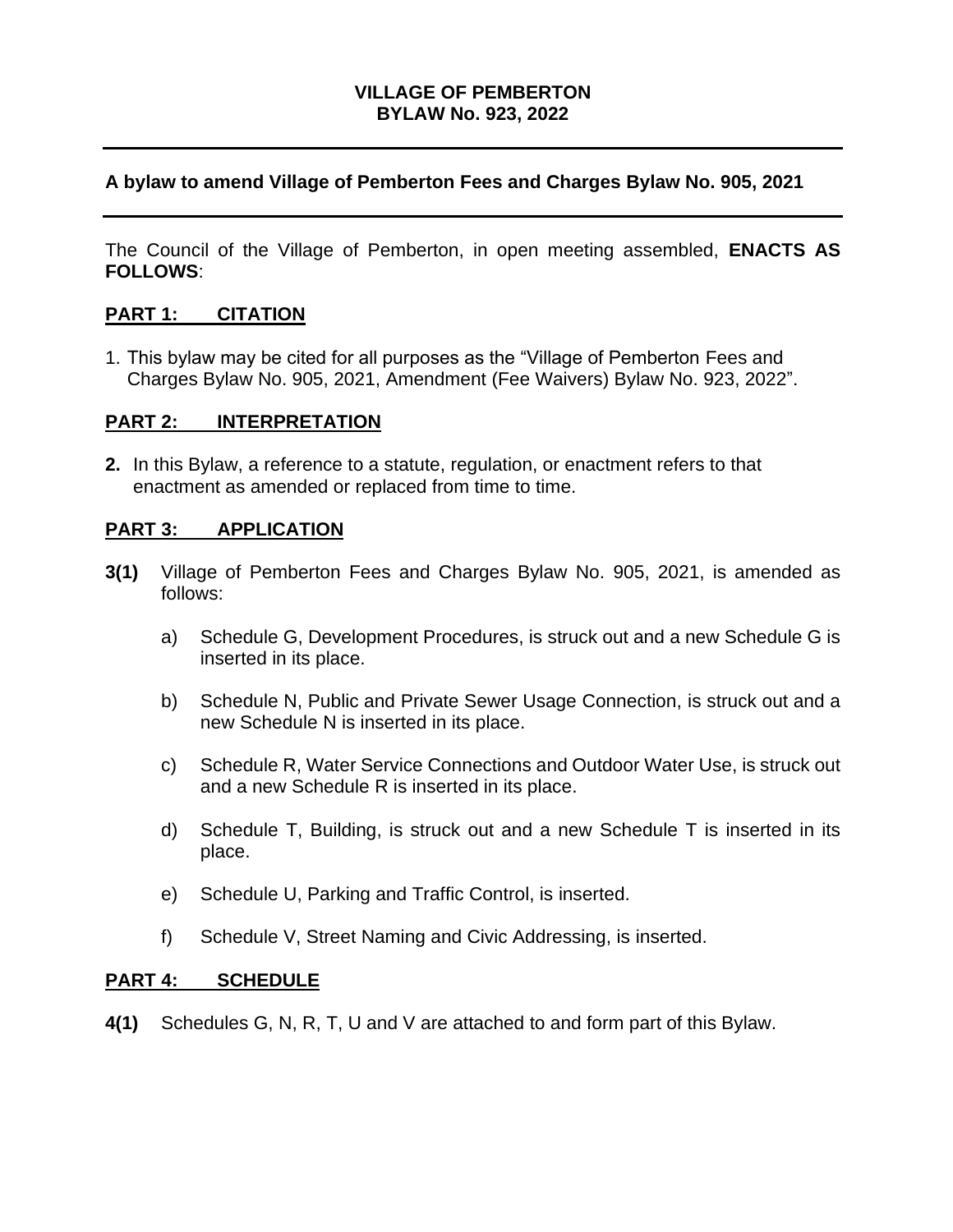**READ A FIRST TIME** this 8<sup>th</sup> day of March, 2022.

**READ A SECOND TIME** this 8<sup>th</sup> day of March, 2022.

**READ A THIRD TIME** this 8<sup>th</sup> day of March, 2022.

**ADOPTED** this 5 th day of April, 2022.

Mike Richman Sheena Fraser<br>
Mayor Corporate Office Corporate Officer

\_\_\_\_\_\_\_\_\_\_\_\_\_\_\_\_\_\_\_\_ \_\_\_\_\_\_\_\_\_\_\_\_\_\_\_\_\_\_\_\_\_\_\_\_\_\_\_\_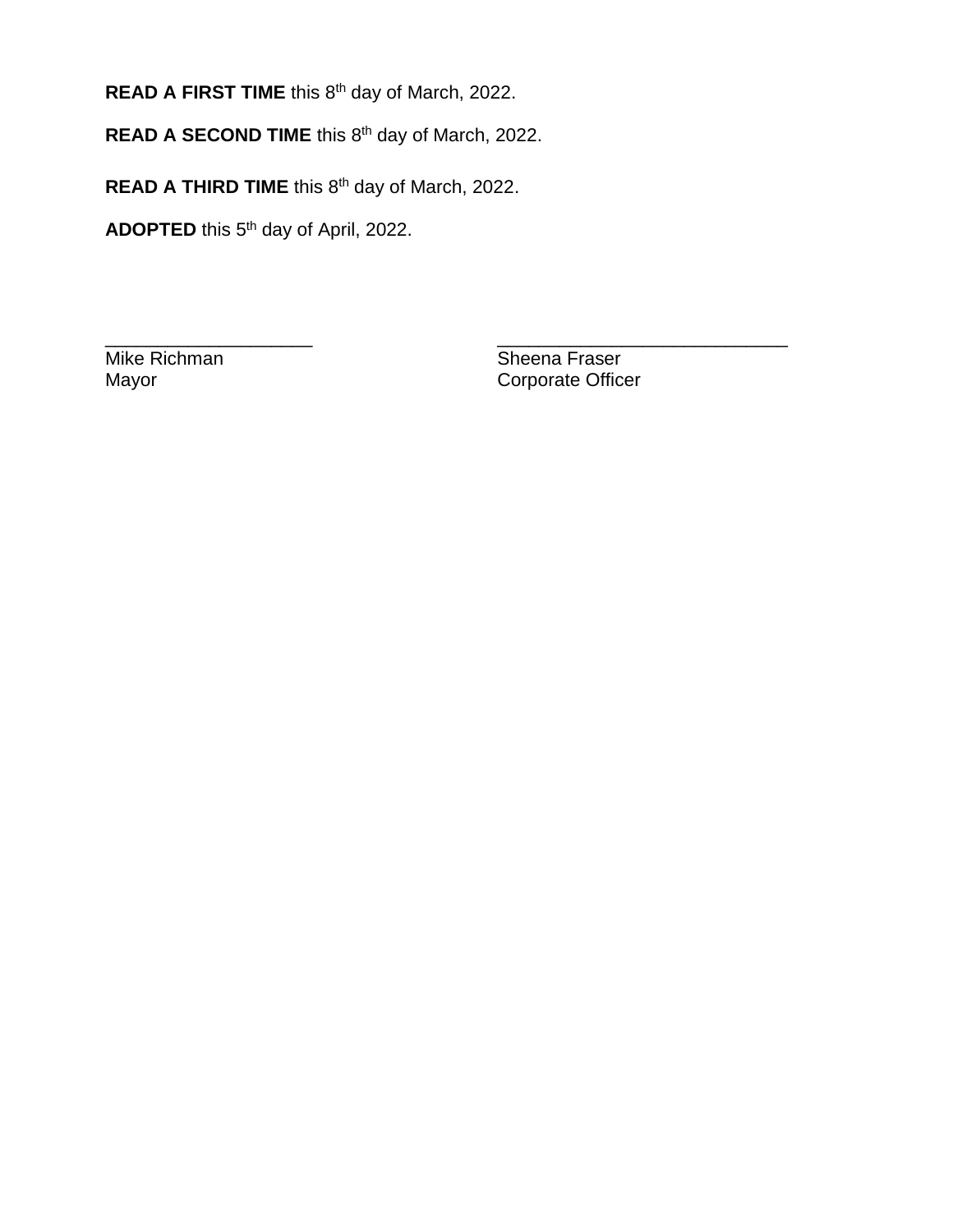# **SCHEDULE G - DEVELOPMENT PROCEDURES**

**1.** The following fees, charges, and deposits apply to development permits and services:

| <b>Application Type</b>                                                                                                                                                                                                      |                       | <b>Non-Refundable Application Fee</b>                                                                                                                                                                 |                                                                                  | <b>Public Notification</b><br>Fee                                                                         | <b>Water and Sanitary</b><br><b>Servicing Model</b><br><b>Analysis Deposit</b>                                                                   |
|------------------------------------------------------------------------------------------------------------------------------------------------------------------------------------------------------------------------------|-----------------------|-------------------------------------------------------------------------------------------------------------------------------------------------------------------------------------------------------|----------------------------------------------------------------------------------|-----------------------------------------------------------------------------------------------------------|--------------------------------------------------------------------------------------------------------------------------------------------------|
| <b>Official Community Plan &amp;</b><br>Zoning Bylaw Amendment<br><b>Official Community Plan</b><br><b>Bylaw Amendment</b><br>Zoning Bylaw Amendment \$900.00<br>Major Development Permit \$900.00<br>for Form and Character | \$1200.00<br>\$900.00 | <b>Residential</b><br>+ \$250.00 for each<br>additional lot or<br>dwelling unit in excess additional 100 m2 of<br>of the first ten (10) lots floor area in excess of<br>or dwelling units<br>proposed | <b>All Other Uses</b><br>$+$ \$250.00 for each<br>the first 1000.00 m2           | \$750.00<br>per Public Meeting                                                                            | Water: \$3000.00<br>Sanitary: \$3000.00<br>*additional expenses<br>may be required<br>depending on the<br>complexity of the<br>required analysis |
| Minor/Major Development \$600.00<br>Permit for Environmental<br>Protection                                                                                                                                                   |                       |                                                                                                                                                                                                       |                                                                                  |                                                                                                           |                                                                                                                                                  |
| Minor Development Permit \$400.00<br>for Land Constraints                                                                                                                                                                    |                       |                                                                                                                                                                                                       |                                                                                  |                                                                                                           |                                                                                                                                                  |
| Minor Development Permit \$400.00<br>for Enhancement of<br>Agriculture                                                                                                                                                       |                       |                                                                                                                                                                                                       |                                                                                  |                                                                                                           |                                                                                                                                                  |
| Major Development Permit \$200.00<br>Renewal                                                                                                                                                                                 |                       |                                                                                                                                                                                                       |                                                                                  |                                                                                                           |                                                                                                                                                  |
| Minor Development Permit \$360.00                                                                                                                                                                                            |                       |                                                                                                                                                                                                       |                                                                                  |                                                                                                           |                                                                                                                                                  |
| Minor Development Permit \$200.00<br>Renewal                                                                                                                                                                                 |                       |                                                                                                                                                                                                       |                                                                                  |                                                                                                           |                                                                                                                                                  |
| Development Variance                                                                                                                                                                                                         | \$450.00              |                                                                                                                                                                                                       |                                                                                  |                                                                                                           |                                                                                                                                                  |
| Temporary Use Permit                                                                                                                                                                                                         | \$500.00              |                                                                                                                                                                                                       |                                                                                  | \$500.00                                                                                                  |                                                                                                                                                  |
| Subdivision                                                                                                                                                                                                                  | \$500.00              |                                                                                                                                                                                                       |                                                                                  |                                                                                                           |                                                                                                                                                  |
| <b>Bare Land Strata</b>                                                                                                                                                                                                      | \$500.00              |                                                                                                                                                                                                       | + \$150.00 for each additional lot created                                       |                                                                                                           |                                                                                                                                                  |
| <b>Strata Title Conversion</b>                                                                                                                                                                                               | \$500.00              |                                                                                                                                                                                                       |                                                                                  |                                                                                                           |                                                                                                                                                  |
| Tentative Approval Letter<br>Extension                                                                                                                                                                                       | \$200.00              |                                                                                                                                                                                                       |                                                                                  |                                                                                                           |                                                                                                                                                  |
| Discharge of a Covenant                                                                                                                                                                                                      | \$200.00              |                                                                                                                                                                                                       |                                                                                  |                                                                                                           |                                                                                                                                                  |
| <b>Cost Recovery</b>                                                                                                                                                                                                         |                       | <b>Staff and Contractor Time Expenses</b>                                                                                                                                                             |                                                                                  | <b>Admin Fee</b>                                                                                          | <b>Total</b>                                                                                                                                     |
| Applies to all applications.                                                                                                                                                                                                 | time.                 | The cost of additional time spent processing applications<br>above the application fee deposit will be recovered based                                                                                | on actual costs for Village of Pemberton staff and contractor Recovery Fee based | 10% administration fee Staff & Contractor<br>is added to the Cost<br>on staff and contractor<br>expenses. | Expenses at cost +<br>10% Admin Fee =<br><b>Total Cost Recovery</b><br>Fee                                                                       |

- **2 (1)** Council may by resolution, waive, reduce, or refund any Schedule G fees and charges when the applicant seeks approval for:
	- (a) not-for-profit or affordable rental housing, including supportive living housing;
	- (b) not-for-profit or affordable equity/fee simple housing, provided that the affordability is maintained over time;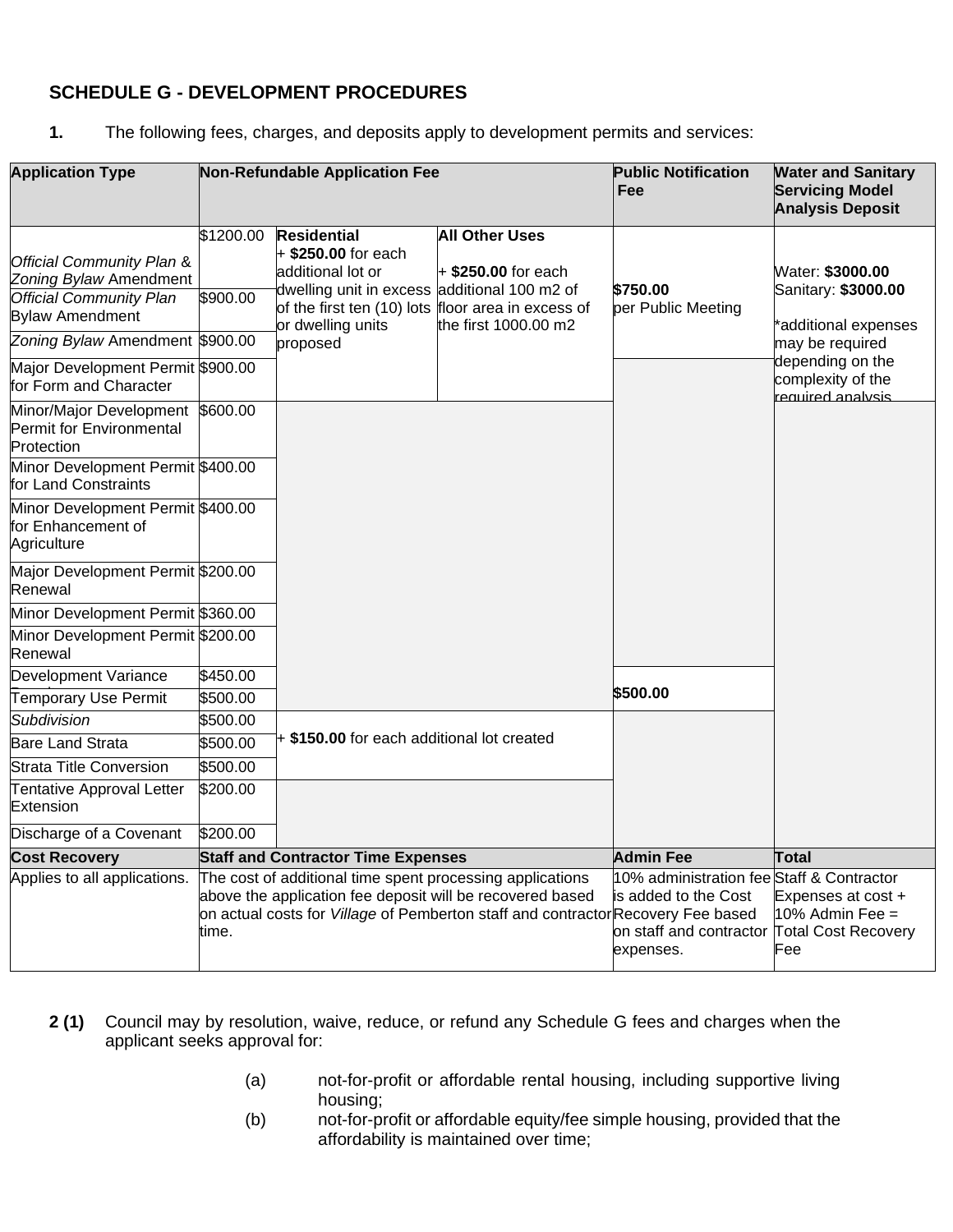- (c) for-profit affordable rental housing; or
- (d) development for use by a not-for-profit society, provided that the use by the not-for-profit society is maintained over time.
- **2 (2)** Council may, by resolution, establish the conditions or requirements that must be met to obtain a waiver, reduction, or refund of fees.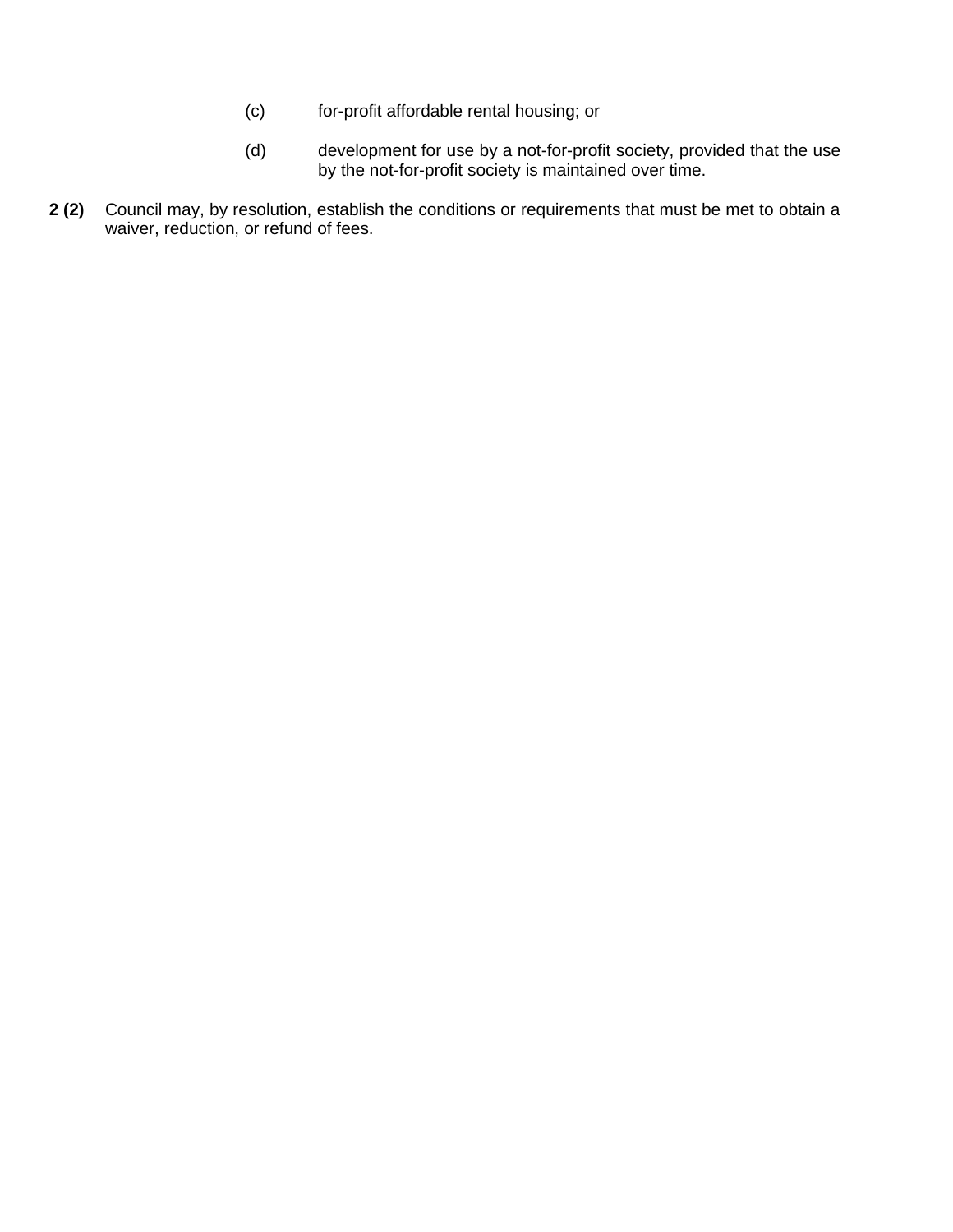# **SCHEDULE N – PUBLIC AND PRIVATE SEWER USAGE**

**1.** The following fees, charges, and deposits apply to public and private sewer connection permits, inspections, and services:

| <b>DESCRIPTION</b>                                                       | <b>FEE</b>                      |
|--------------------------------------------------------------------------|---------------------------------|
|                                                                          |                                 |
| <b>SINGLE OCCUPANCY</b>                                                  |                                 |
| <b>CONNECTION AT PROPERTY LINE</b>                                       | \$500                           |
|                                                                          |                                 |
| <b>MULTIPLE OCCUPANCY</b>                                                |                                 |
| PER UNIT, CONNECTION AT PROPERTY LINE                                    | \$200                           |
| <b>MINIMUM FEE</b>                                                       | \$500                           |
|                                                                          |                                 |
| <b>INSPECTION</b>                                                        |                                 |
| <b>HOLDING</b><br><b>TANK</b><br><b>INSPECTION</b><br>OF                 |                                 |
| <b>CONSTRUCTION</b>                                                      | \$250                           |
| IF INSTALLATION OF SERVICE PIPE FROM SANITARY SERVICE MAIN TO            | <b>LOT</b>                      |
| <b>BOUNDARY IS REQUIRED</b>                                              |                                 |
| <b>CONNECTION</b>                                                        | <b>ACTUAL COST** PLUS \$250</b> |
|                                                                          | 200% OF ESTIMATED COST OF       |
| <b>DEPOSIT</b>                                                           | <b>INSTALLATION</b>             |
| **COST TO INCLUDE ENGINEERED DESIGN AND SUPERVISION IF APPLICABLE        |                                 |
| NOTE: THE ABOVE FEES WILL BE WAIVED IF THE CONNECTION AND THE SEWER MAIN |                                 |
| ARE LOCATED ON THE PROPERTY WITHIN A STATUTORY RIGHT-OF-WAY OR IF        |                                 |
| THE SEWER WAS INSTALLED AT THE DEVELOPER'S COST PRIOR TO THE DATE        |                                 |
| OF ADOPTION OF BYLAW NO. 363, 1994.                                      |                                 |

- **2 (1)** Council may by resolution, waive, reduce, or refund any of the above Schedule N fees and charges when the applicant seeks approval for:
	- (a) not-for-profit or affordable rental housing, including supportive living housing;
	- (b) not-for-profit or affordable equity/fee simple housing, provided that the affordability is maintained over time;
	- (c) for-profit affordable rental housing; or
	- (d) development for use by a not-for-profit society, provided the use by the not-for-profit society is maintained over time.
- **2 (2)** Council may, by resolution, establish the conditions or requirements that must be met to obtain a waiver, reduction, or refund of fees.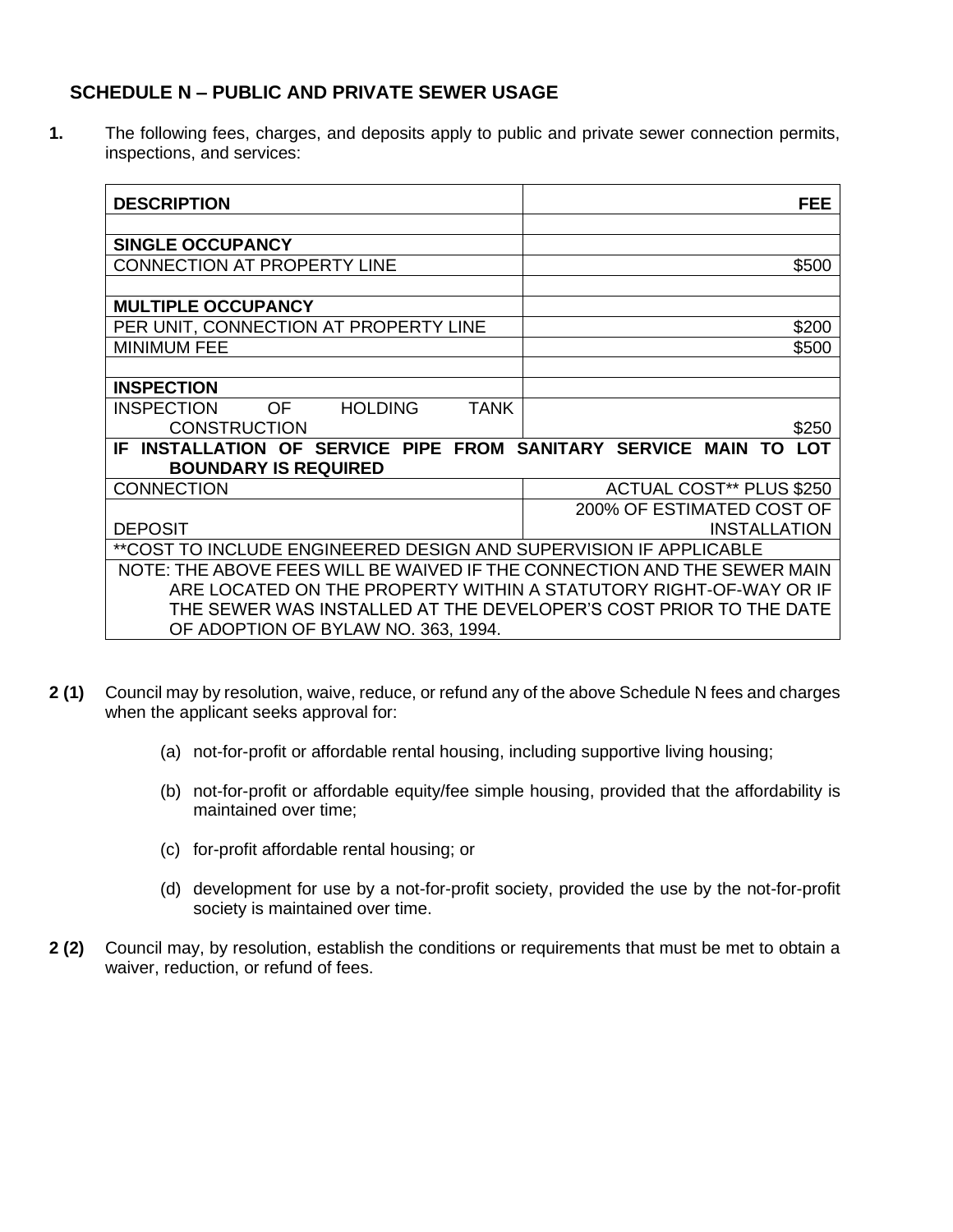# **SCHEDULE R – WATER SERVICE CONNECTIONS AND OUTDOOR WATER USE**

**1.** The following fees, charges, and deposits apply to water connections and water use, inspections, and services:

| <b>DESCRIPTION</b>                                                                                                                                                                                          | <b>FEE</b>                                                                                   |
|-------------------------------------------------------------------------------------------------------------------------------------------------------------------------------------------------------------|----------------------------------------------------------------------------------------------|
| PROPERTIES INSIDE VILLAGE BOUNDARIES EXCLUDING INDUSTRIAL PARK                                                                                                                                              |                                                                                              |
|                                                                                                                                                                                                             |                                                                                              |
| CONNECTION FEE, RESIDENTIAL SINGLE OCCUPANCY                                                                                                                                                                | GREATER OF \$500.00 OR COST<br><b>PLUS 15%</b>                                               |
| CONNECTION FEE, RESIDENTIAL MULTIPLE OCCUPANCY                                                                                                                                                              | <b>GREATER OF \$200 PER UNIT OR</b><br>COST PLUS 15%; MINIMUM<br><b>FEE \$500</b>            |
| CONNECTION FEE, COMMERCIAL/INDUSTRIAL                                                                                                                                                                       |                                                                                              |
| 3/4" SERVICE                                                                                                                                                                                                | <b>GREATER OF \$500 OR COST PLUS</b><br>15%                                                  |
| $1" - 4"$ SERVICE                                                                                                                                                                                           | GREATER OF \$2,500 OR COST<br><b>PLUS 15%</b>                                                |
| <b>GREATER THAN 4" SERVICE</b>                                                                                                                                                                              | GREATER OF \$4000.00 OR COST<br><b>PLUS 15%</b>                                              |
| ADDITIONAL FEES IF WATER LINE MUST BE EXTENDED<br>FROM MAIN LINE TO PROPERTY LINE, IF PAVEMENT,<br>TUNNEL, SIDEWALK OR BOULEVARD TO BE CUT, OR<br>IF WINTER OR INCLEMENT WEATHER AFFECTS THE<br><b>WORK</b> | ESTIMATE OF ADDED COST OF ALL<br>PARTS, LABOUR, AND<br><b>MATERIALS, PAID IN</b><br>ADVANCE* |
| DISCONNECTION FEE<br>(MINIMUM 48 HOURS NOTICE<br><b>REQUIRED)</b>                                                                                                                                           | \$100.00                                                                                     |
| RECONNECTION FEE (WATER CONNECTION APPLICATION<br><b>REQUIRED)</b>                                                                                                                                          | \$100.00                                                                                     |
| <b>PROPERTIES IN THE INDUSTRIAL PARK**</b>                                                                                                                                                                  |                                                                                              |
|                                                                                                                                                                                                             |                                                                                              |
| CONNECTION FEE, RESIDENTIAL SINGLE OCCUPANCY                                                                                                                                                                | GREATER OF \$500.00 OR COST<br><b>PLUS 15%</b>                                               |
| CONNECTION FEE, RESIDENTIAL MULTIPLE OCCUPANCY                                                                                                                                                              | <b>GREATER OF \$200 PER UNIT OR</b><br>COST PLUS 15%; MINIMUM<br><b>FEE \$500</b>            |
| CONNECTION FEE, COMMERCIAL/INDUSTRIAL                                                                                                                                                                       |                                                                                              |
| 3/4" SERVICE                                                                                                                                                                                                | <b>GREATER OF \$500 OR COST PLUS</b><br>15%                                                  |
| $1" - 4"$ SERVICE                                                                                                                                                                                           | GREATER OF \$2,500 OR COST<br><b>PLUS 15%</b>                                                |
| <b>GREATER THAN 4" AND UP TO 6" SERVICE</b>                                                                                                                                                                 | GREATER OF \$4000.00 OR COST<br><b>PLUS 15%</b>                                              |
|                                                                                                                                                                                                             |                                                                                              |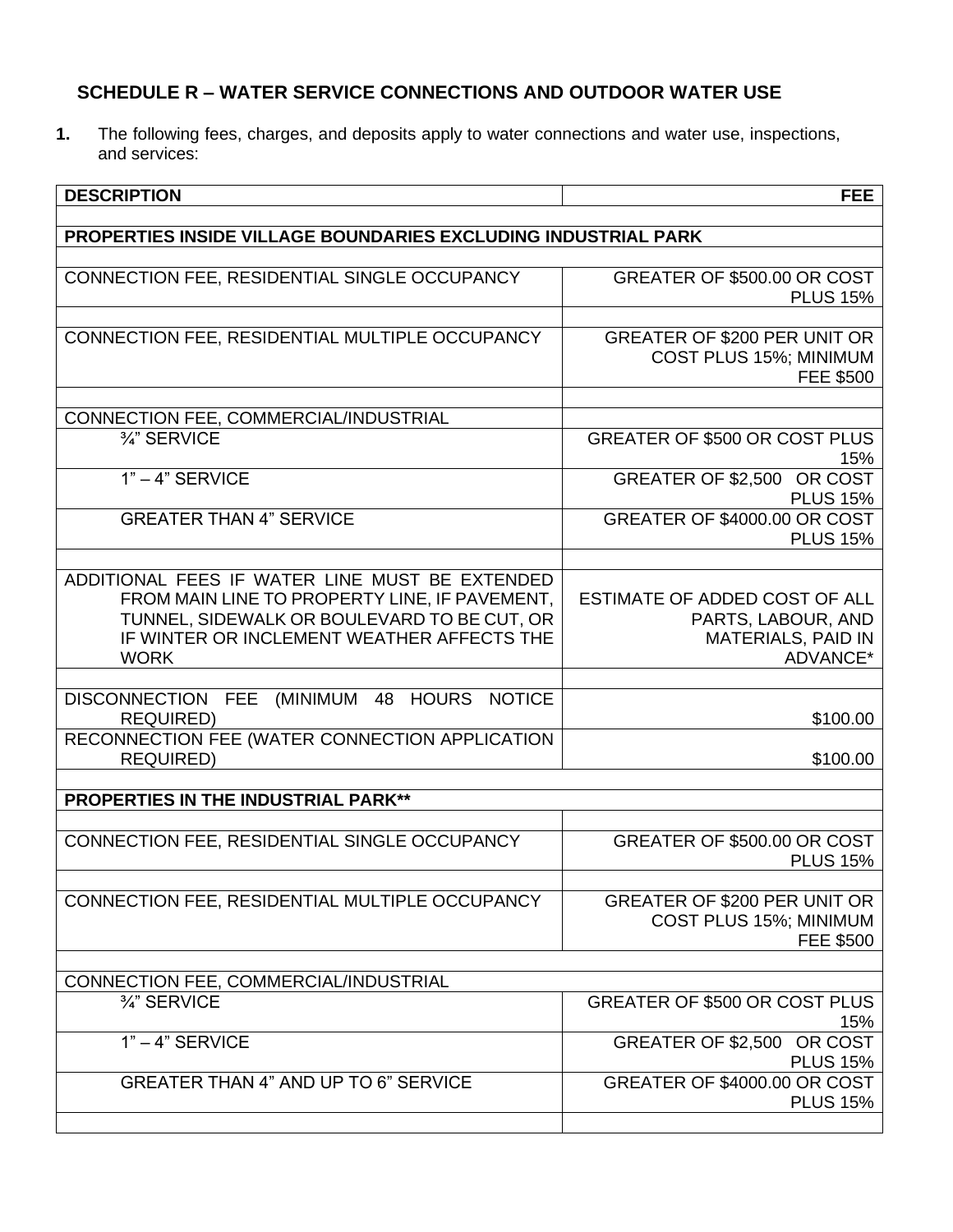| ADDITIONAL FEES IF WATER LINE MUST BE EXTENDED                                                                                                                   |                                                                                                          |  |  |  |
|------------------------------------------------------------------------------------------------------------------------------------------------------------------|----------------------------------------------------------------------------------------------------------|--|--|--|
| FROM MAIN LINE TO PROPERTY LINE, IF PAVEMENT,                                                                                                                    | ESTIMATE OF ADDED COST OF ALL                                                                            |  |  |  |
| TUNNEL, SIDEWALK OR BOULEVARD TO BE CUT, OR                                                                                                                      | PARTS, LABOUR, AND                                                                                       |  |  |  |
| IF WINTER OR INCLEMENT WEATHER AFFECTS THE                                                                                                                       | <b>MATERIALS, PAID IN</b>                                                                                |  |  |  |
| <b>WORK</b>                                                                                                                                                      | ADVANCE*                                                                                                 |  |  |  |
|                                                                                                                                                                  |                                                                                                          |  |  |  |
| DISCONNECTION FEE (48 HOURS NOTICE REQUIRED)                                                                                                                     | \$100.00                                                                                                 |  |  |  |
| RECONNECTION FEE (WATER CONNECTION APPLICATION                                                                                                                   |                                                                                                          |  |  |  |
| <b>REQUIRED)</b><br>*Any excess shall be refunded, and any shortfall shall be charged to the applicant.                                                          | \$100.00                                                                                                 |  |  |  |
| ** Service is available for industrial, commercial, or residential use only; size of service to each property will                                               |                                                                                                          |  |  |  |
| be at the sole discretion of the Works Foreman. Connection fees are payable at the time of                                                                       |                                                                                                          |  |  |  |
| application.                                                                                                                                                     |                                                                                                          |  |  |  |
| RESIDENTIAL PROPERTIES OUTSIDE VILLAGE BOUNDARIES ADJACENT TO MUNICIPAL                                                                                          |                                                                                                          |  |  |  |
| <b>INFRASTRUCTURE</b>                                                                                                                                            |                                                                                                          |  |  |  |
|                                                                                                                                                                  |                                                                                                          |  |  |  |
| <b>CONDITIONS OF SERVICE:</b>                                                                                                                                    |                                                                                                          |  |  |  |
| 1. Service is available for domestic or residential use only;                                                                                                    |                                                                                                          |  |  |  |
| 2. The size of service to each property is restricted to one 1-inch (25mm) connection per residential                                                            |                                                                                                          |  |  |  |
| dwelling;                                                                                                                                                        |                                                                                                          |  |  |  |
| 3. Residential dwelling means a self-contained unit with a separate entrance and intended for year-                                                              |                                                                                                          |  |  |  |
| round occupancy;                                                                                                                                                 |                                                                                                          |  |  |  |
| 4. The property owner shall provide irrevocable consent and support for boundary extension to include                                                            |                                                                                                          |  |  |  |
|                                                                                                                                                                  | the subject property provided through a covenant registered on title of the property that will allow for |  |  |  |
| service to be terminated if consent is withheld;                                                                                                                 |                                                                                                          |  |  |  |
| 5. The following works will be undertaken by the owner of the property requesting the connection and                                                             |                                                                                                          |  |  |  |
| all associated costs shall be the responsibility of owner:                                                                                                       |                                                                                                          |  |  |  |
| a. supply and installation of all parts, labour, and materials including but not limited to:<br>i. a radio-read, in-ground meter installed at the property line; |                                                                                                          |  |  |  |
| ii. curb stop; and                                                                                                                                               |                                                                                                          |  |  |  |
| degal box;<br>iii.                                                                                                                                               |                                                                                                          |  |  |  |
| b. if applicable, additional costs for sidewalk and/or pavement repairs; and                                                                                     |                                                                                                          |  |  |  |
| c. all costs for upsizing the water line if required by the Village;                                                                                             |                                                                                                          |  |  |  |
| 6. Connection fees are payable on application and include the cost of inspection and a lump sum                                                                  |                                                                                                          |  |  |  |
|                                                                                                                                                                  | payment roughly equivalent to the present value of the cost of currently amortized water system          |  |  |  |
| infrastructure as well as a prorated share of the estimated cost of infrastructure proposed to be                                                                |                                                                                                          |  |  |  |
| constructed/installed in the next five years (2009 to 2013);                                                                                                     |                                                                                                          |  |  |  |
| 7. An 'as-built' drawing, satisfactory to the Works Manager, must be filed with the Village and a final                                                          |                                                                                                          |  |  |  |
|                                                                                                                                                                  | inspection must be conducted and approved by the Works Manager before the connection can be              |  |  |  |
| backfilled and the water turned on.                                                                                                                              |                                                                                                          |  |  |  |
| 8. Any connection that is backfilled without a Village inspection will have to be reopened at the cost of                                                        |                                                                                                          |  |  |  |
| the owner for inspection;                                                                                                                                        |                                                                                                          |  |  |  |
| 9. Non-conforming connections, including unfinished remedial work, may be rectified by the Village at                                                            |                                                                                                          |  |  |  |
| the cost of applicant;<br>10. The property owner will protect and save harmless the Village of Pemberton from all claims and                                     |                                                                                                          |  |  |  |
| damages caused by leaking water, the bursting of pipes or any other damages in relation to this                                                                  |                                                                                                          |  |  |  |
| agreement; and                                                                                                                                                   |                                                                                                          |  |  |  |
| 11. The Village reserves the right to inspect the property and/or residence for any unauthorized use of                                                          |                                                                                                          |  |  |  |
| water and will provide 24 hours notice to the property owner in advance of any inspection.                                                                       |                                                                                                          |  |  |  |
| <b>CONNECTION FEE</b>                                                                                                                                            | \$5,395                                                                                                  |  |  |  |
| <b>INSPECTION FEE</b>                                                                                                                                            |                                                                                                          |  |  |  |
|                                                                                                                                                                  | \$500                                                                                                    |  |  |  |
|                                                                                                                                                                  |                                                                                                          |  |  |  |

**TEMPORARY WATER CONNECTION (HYDRANT)**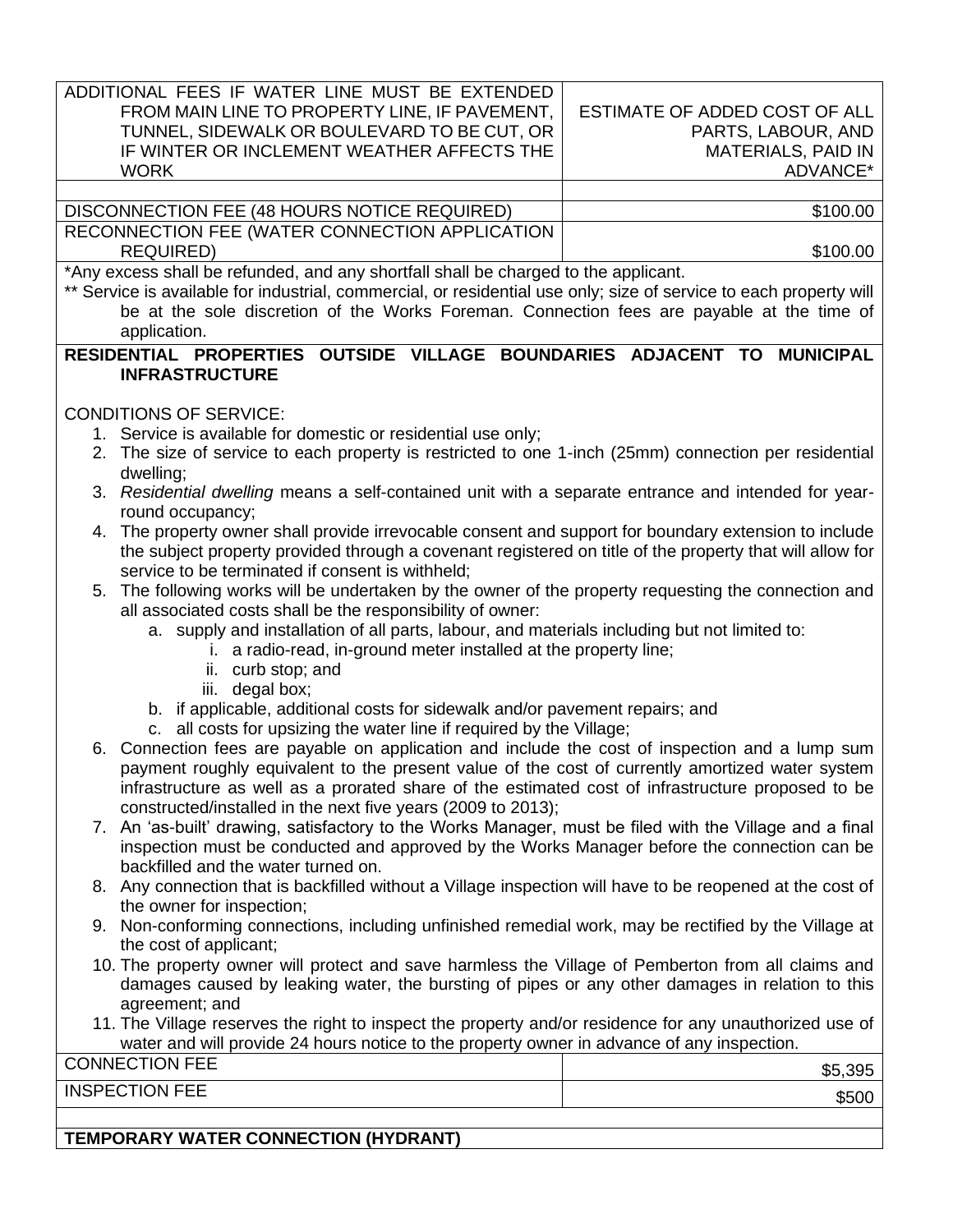| <b>PERMIT</b>                                   | \$50.00                     |
|-------------------------------------------------|-----------------------------|
| <b>DAMAGE DEPOSIT</b>                           | \$500.00                    |
| SURCHARGE FOR UNPERMITTED CONNECTION            | \$200.00                    |
| <b>WATER RATE, WEEKLY</b>                       | SEE WATER REGULATION        |
|                                                 | <b>CONNECTION AND RATES</b> |
|                                                 | BYLAW NO. 232, 1989         |
|                                                 |                             |
| CROSS CONNECTION CONTROL DEVICE RENTAL. PER DAY | \$35.00                     |
| <b>DAMAGE DEPOSIT</b>                           | \$1,200.00                  |
|                                                 |                             |
| <b>OUTDOOR WATER USE</b>                        |                             |
| <b>PERMIT</b>                                   | \$30.00                     |

- **2 (1)** Council may by resolution, waive, reduce, or refund any of the above Schedule R fees and charges when the applicant seeks approval for:
	- (a) not-for-profit or affordable rental housing, including supportive living housing;
	- (b) not-for-profit or affordable equity/fee simple housing, provided that the affordability is maintained over time;
	- (c) for-profit affordable rental housing; or
	- (d) development for use by a not-for-profit society, provided the use by the not-forprofit society is maintained over time.
- **2 (2)** Council may, by resolution, establish the conditions or requirements that must be met to obtain a waiver, reduction, or refund of fees.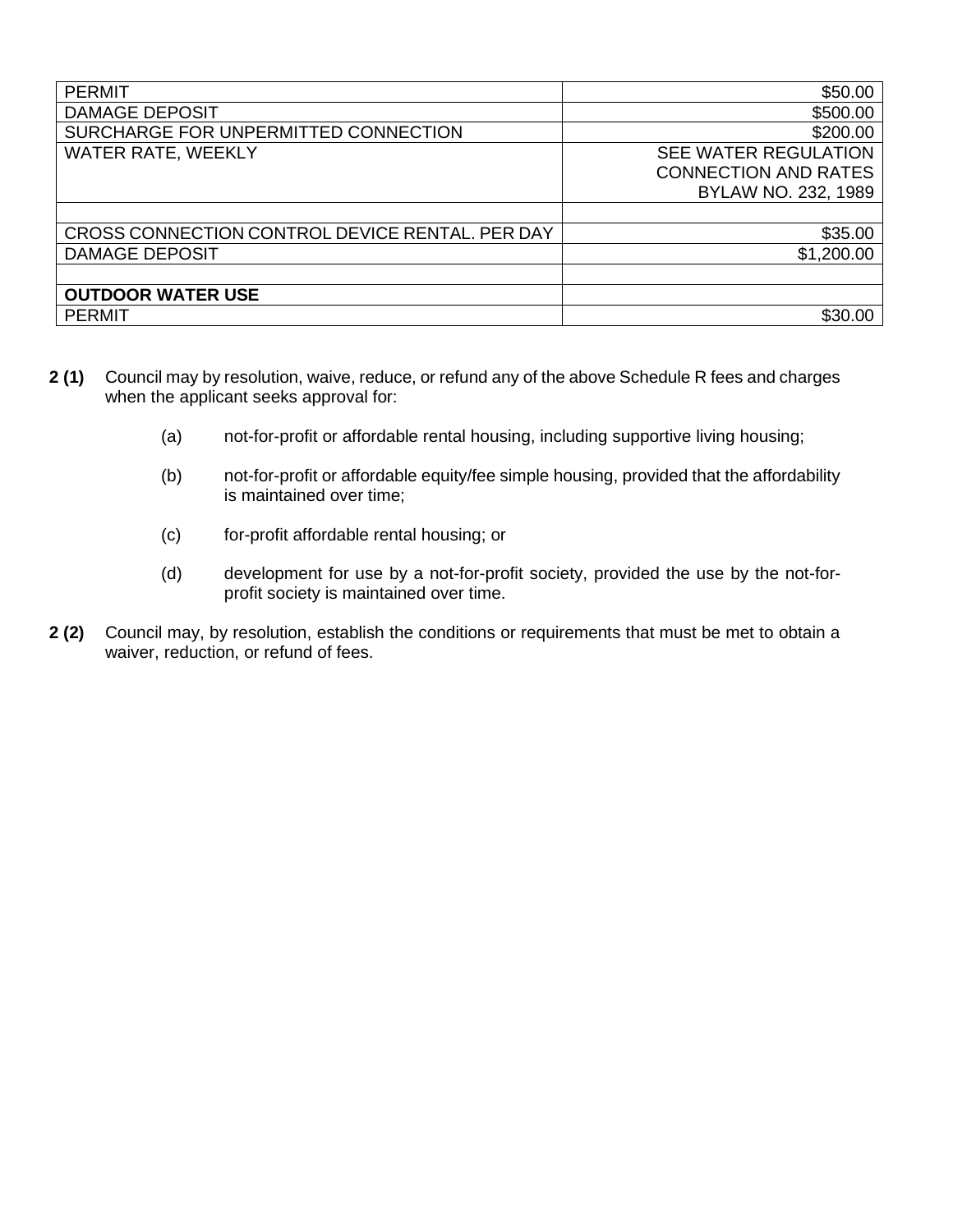# **SCHEDULE T – BUILDING**

**1.** The following fees, charges, and deposits apply to services that are or may be provided under Building Bylaw No. 912, 2021:

| <b>Fee Type</b>                                                  | Fee        | <b>Unit</b>              |
|------------------------------------------------------------------|------------|--------------------------|
| <b>Building Permit Fees</b>                                      |            |                          |
|                                                                  |            |                          |
| Building permit; pool permit; pond permit*                       | \$10.00    | / \$1,000 of cost of     |
|                                                                  |            | construction or fraction |
|                                                                  |            | thereof up to \$100,000  |
|                                                                  | \$7.00     | / \$1,000 of cost of     |
|                                                                  |            | construction or fraction |
|                                                                  |            | thereof in excess of     |
|                                                                  |            | \$100,000                |
|                                                                  | \$100      | minimum fee per permit   |
| Penalty if Work Without Permit or Stop Work notice issued        | \$1,000    | permit                   |
| prior to issuance of permit                                      |            |                          |
| <b>Other Permit Fees</b>                                         |            |                          |
| <b>Excavation permit</b>                                         | \$250      | building or structure    |
|                                                                  |            |                          |
| Foundation permit                                                | \$250      | building or structure    |
|                                                                  |            |                          |
| Demolition permit                                                | \$160      | building or structure    |
|                                                                  |            |                          |
| Relocation permit (plus cost of capping off Village services)    | \$160      | building or structure    |
|                                                                  |            |                          |
| Solid fuel burning appliance permit                              | \$75       | appliance                |
|                                                                  |            |                          |
| Fire suppression system permit                                   | \$3        | sprinkler head           |
|                                                                  | \$75       | minimum fee per system   |
| Fire detection and alarm system permit                           | \$75       | system                   |
|                                                                  |            |                          |
|                                                                  | \$15       | fixture                  |
| Plumbing permit                                                  |            |                          |
|                                                                  | \$90       | minimum fee per permit   |
| Masonry permit                                                   | \$75       | flue                     |
| <b>Plan Processing Fee**</b>                                     |            |                          |
| Standard building                                                | \$300      | permit                   |
|                                                                  |            |                          |
| Complex building                                                 | 25% of     | permit                   |
|                                                                  | permit fee |                          |
| Farm building                                                    | \$150      | permit                   |
| Tenant improvement or building permit if cost of construction    | \$75       | permit                   |
| of proposed work is less than \$30,000                           |            |                          |
|                                                                  |            |                          |
| <b>INSPECTION FEES</b>                                           |            |                          |
| Re-inspection and special inspection                             | \$100      | inspection               |
|                                                                  |            |                          |
| <b>ADMINISTRATIVE AND MISCELLANEOUS FEES</b>                     |            |                          |
| Professional design fee reduction if all aspects of the building | $-5%$ of   | permit                   |
| or structure are certified in compliance with the Building Code  | permit fee |                          |
|                                                                  | to a       |                          |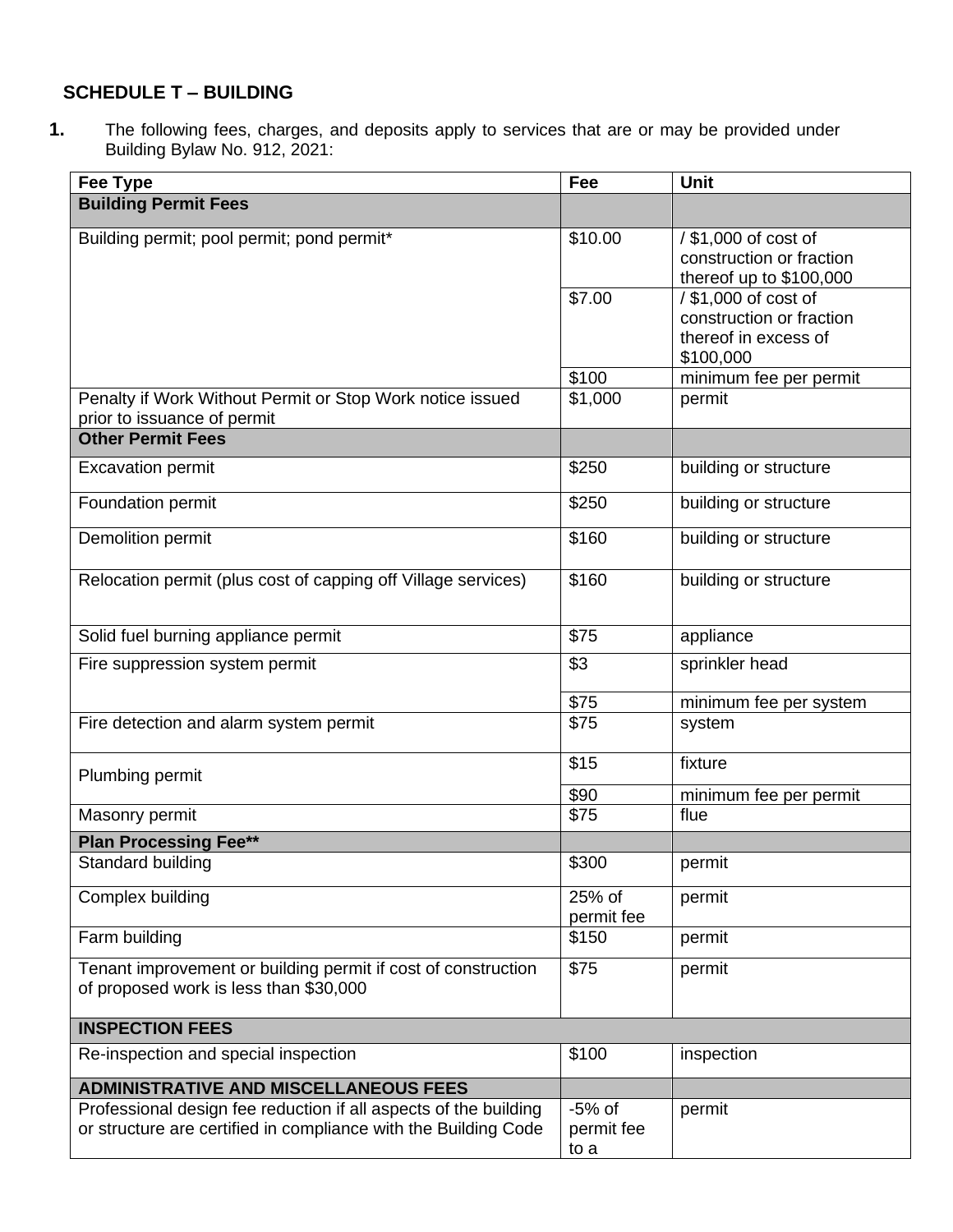| Fee Type                                                         | Fee           | <b>Unit</b>            |
|------------------------------------------------------------------|---------------|------------------------|
| and final Schedule Cs for all disciplines are submitted prior to | maximum of    |                        |
| occupancy                                                        | \$500         |                        |
| Preparation and registration of covenants and other legal        | $$100 +$      | document               |
| documents                                                        | $costs + 10%$ |                        |
| Building Regulation Notice Against Title (Land Title and         | Greater of    | notice                 |
| Survey Authority) Notice application/removal and                 | \$500 or cost |                        |
| administrative and registration fees                             | $+10%$        |                        |
| Review of proposed alternative solution, in-house                | $$100 +$      | hour; minimum 1 hour   |
|                                                                  | applicable    |                        |
|                                                                  | taxes         |                        |
| Review of proposed alternative solution by third party           | $$100 +$      | review                 |
|                                                                  | $costs + 10%$ |                        |
| Miscellaneous services not otherwise listed                      | $$100 +$      | hour; minimum 1/4 hour |
|                                                                  | applicable    |                        |
|                                                                  | taxes         |                        |
| Provisional occupancy permit                                     | \$150         | permit                 |
| Transfer of a permit to another person                           | \$100         | permit                 |
| Building permit extension                                        | \$100         | permit                 |
| Plan revision after submission of building permit application    | $$100 +$      | hour; minimum 1/4 hour |
|                                                                  | applicable    |                        |
|                                                                  | taxes         |                        |
| <b>SECURITY DEPOSITS</b>                                         |               |                        |
| Security deposit for site services as-built drawings             | \$1,000       | building permit        |
| Security deposit for foundation permit                           | \$1,000       | permit                 |
| Security deposit for work proposed on lands within 10 metres     | \$2,500       | permit                 |
| of Village works, detached or duplex                             |               |                        |
| Security deposit for work proposed on lands within 10 metres     | \$1,000       | unit                   |
| of Village works, multi-family residential                       |               |                        |
| Security deposit for work proposed on lands within 10 metres     | \$5,000       | permit                 |
| of Village works, other than residential                         |               |                        |
| Repair to damaged Village works                                  | Costs +       |                        |
|                                                                  | $10% +$       |                        |
|                                                                  | applicable    |                        |
|                                                                  | taxes         |                        |

\*See definition of *cost of construction,* Building Bylaw No. 912, 2021 \*\* Non-refundable fee due at time of application.

- **2 (1)** Council may by resolution, waive, reduce, or refund any Schedule T fees and charges when the applicant seeks approval for:
	- (e) not-for-profit or affordable rental housing, including supportive living housing;
	- (f) not-for-profit or affordable equity/fee simple housing, provided that the affordability is maintained over time;
	- (g) for-profit affordable rental housing; or
	- (h) development for use by a not-for-profit society, provided that the use by the not-for-profit society is maintained over time.
- **2 (2)** Council may, by resolution, establish the conditions or requirements that must be met to obtain a waiver, reduction, or refund of fees.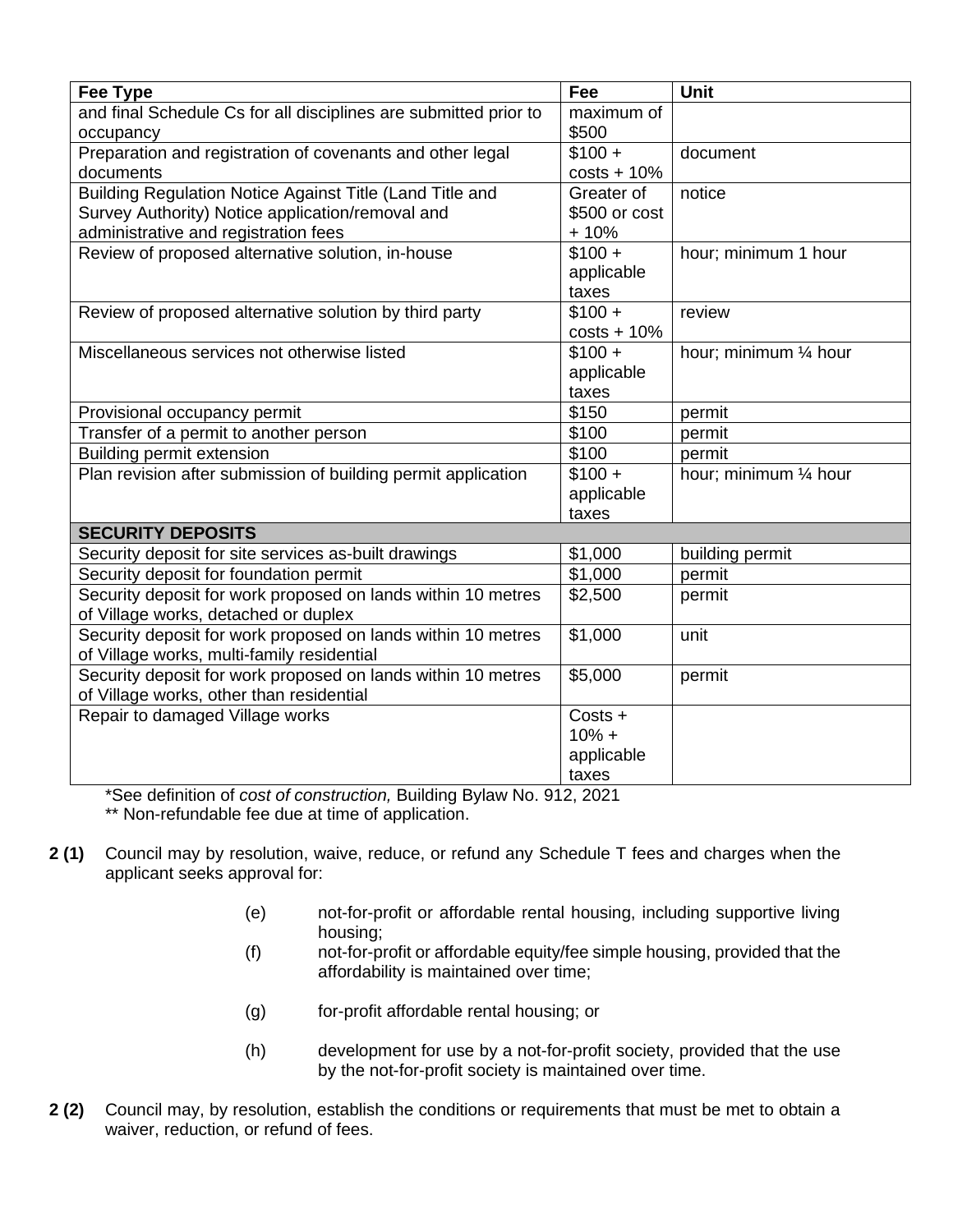# **SCHEDULE U – PARKING & TRAFFIC CONTROL**

**1.** The following fees and charges apply to parking and traffic control:

| <b>DESCRIPTION</b>            | FEE                |
|-------------------------------|--------------------|
| <b>TOWING AND IMPOUNDMENT</b> | <b>ACTUAL COST</b> |
| ADMINISTRATIVE FEE            |                    |